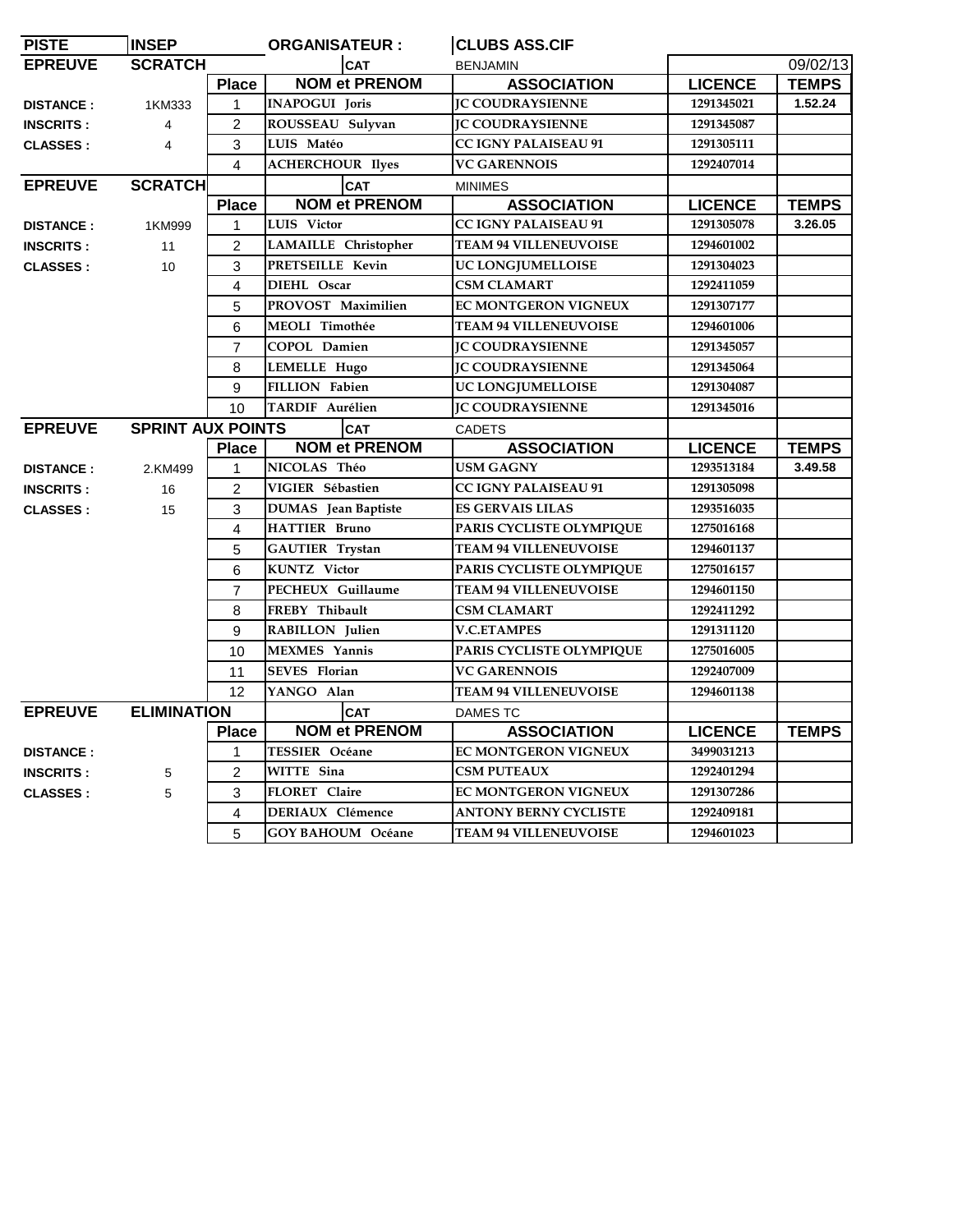| <b>EPREUVE</b>                      | <b>ELIMINATION</b>       |                | <b>CAT</b>                   | SEN/JUN                      |                |              |
|-------------------------------------|--------------------------|----------------|------------------------------|------------------------------|----------------|--------------|
|                                     |                          | <b>Place</b>   | <b>NOM et PRENOM</b>         | <b>ASSOCIATION</b>           | <b>LICENCE</b> | <b>TEMPS</b> |
| <b>DISTANCE:</b>                    |                          | 1              | <b>VALADIER Thomas</b>       | <b>US CRETEIL</b>            | 1294604068     |              |
| <b>INSCRITS:</b>                    | 21                       | $\overline{2}$ | <b>CLERE</b> Emilien         | <b>U.V.AUBE</b>              | 0710007145     |              |
| <b>CLASSES:</b>                     | 17                       | 3              | <b>DO REGO PEREIRA Fabio</b> | <b>TEAM 94 VILLENEUVOISE</b> | 1294601024     |              |
|                                     |                          | 4              | DAGORNE Maël                 | <b>US CRETEIL</b>            | 1294604201     |              |
|                                     |                          | 5              | ROBERT Frédéric              | <b>TEAM 94 VILLENEUVOISE</b> | 1294601113     |              |
|                                     |                          | 6              | <b>MAITRE</b> Florian        | <b>CSM CLAMART</b>           | 1292411135     |              |
|                                     |                          | $\overline{7}$ | <b>DECOUARD</b> Victor       | <b>CSM PUTEAUX</b>           | 1292401252     |              |
|                                     |                          | 8              | <b>LEGRAS Nicolas</b>        | <b>P.CHALONNAISE</b>         | 0751021156     |              |
|                                     |                          | 9              | <b>VERRIER Franck</b>        | <b>TEAM 94 VILLENEUVOISE</b> | 1294601020     |              |
|                                     |                          | 10             | <b>NOEL Aurélien</b>         | PARISIS A.C. 95              | 1295714246     |              |
|                                     |                          | 11             | PIERRU Arnaud                | PARISIS A.C. 95              | 1295714108     |              |
|                                     |                          | 12             | <b>CHALEL Yacine</b>         | OLYMPIQUE C.V.O.             | 1295712019     |              |
|                                     |                          | 13             | <b>LASSAUNIERE Olivier</b>   | PARISIS A.C. 95              | 1295714016     |              |
|                                     |                          | 14             | DUCHESNE Mickaël             | <b>AS CORBEIL ESSONNES</b>   | 1291302339     |              |
|                                     |                          | 15             | PLUMAIN Alexis               | <b>ES GERVAIS LILAS</b>      | 1293516165     |              |
|                                     |                          | 16             | DAUPHIN Mathieu              | <b>VC PITHIVIERS</b>         | 1845079137     |              |
|                                     |                          | 17             | DERLY Alain                  | <b>ES GERVAIS LILAS</b>      | 1293516024     |              |
| <b>EPREUVE</b>                      | <b>COURSE AUX POINTS</b> |                | <b>CAT</b>                   | <b>BENJAMINS</b>             |                |              |
|                                     |                          | <b>Place</b>   | <b>NOM et PRENOM</b>         | <b>ASSOCIATION</b>           | <b>LICENCE</b> | <b>TEMPS</b> |
| <b>DISTANCE:</b>                    | 1.999                    | $\mathbf{1}$   | <b>INAPOGUI</b> Joris        | <b>IC COUDRAYSIENNE</b>      | 1291345021     |              |
| <b>INSCRITS:</b>                    | $\overline{4}$           | $\overline{2}$ | LUIS Matéo                   | <b>CC IGNY PALAISEAU 91</b>  | 1291305111     |              |
| <b>CLASSES:</b>                     | 4                        | 3              | ROUSSEAU Sulyvan             | <b>IC COUDRAYSIENNE</b>      | 1291345087     |              |
|                                     |                          | 4              | <b>ACHERCHOUR Ilyes</b>      | <b>VC GARENNOIS</b>          | 1292407014     |              |
| <b>EPREUVE</b>                      | <b>COURSE AUX POINTS</b> |                | <b>CAT</b>                   | <b>MINIMES</b>               |                |              |
|                                     |                          | <b>Place</b>   | <b>NOM et PRENOM</b>         | <b>ASSOCIATION</b>           | <b>LICENCE</b> | <b>TEMPS</b> |
| <b>DISTANCE:</b>                    | 2KM999                   | 1              | LAMAILLE Christopher         | <b>TEAM 94 VILLENEUVOISE</b> | 1294601002     |              |
| <b>INSCRITS:</b>                    | 11                       | $\overline{2}$ | DIEHL Oscar                  | <b>CSM CLAMART</b>           | 1292411059     |              |
| <b>CLASSES:</b>                     | 10                       | 3              | PROVOST Maximilien           | <b>EC MONTGERON VIGNEUX</b>  | 1291307177     |              |
|                                     |                          | 4              | LUIS Victor                  | <b>CC IGNY PALAISEAU 91</b>  | 1291305078     |              |
|                                     |                          | 5              | <b>FILLION Fabien</b>        | UC LONGJUMELLOISE            | 1291304087     |              |
|                                     |                          | 6              | COPOL Damien                 | <b>JC COUDRAYSIENNE</b>      | 1291345057     |              |
|                                     |                          |                | <b>PRETSEILLE Kevin</b>      | UC LONGJUMELLOISE            | 1291304023     |              |
|                                     |                          | $\overline{7}$ |                              |                              |                |              |
|                                     |                          | 8              | LEMELLE Hugo                 | <b>JC COUDRAYSIENNE</b>      | 1291345064     |              |
|                                     |                          | 9              | <b>TARDIF Aurélien</b>       | <b>JC COUDRAYSIENNE</b>      | 1291345016     |              |
|                                     |                          | 10             | MEOLI Timothée               | <b>TEAM 94 VILLENEUVOISE</b> | 1294601006     |              |
|                                     | <b>SCRATCH</b>           |                | <b>CAT</b>                   | <b>DAMES TC</b>              |                |              |
|                                     |                          | <b>Place</b>   | <b>NOM et PRENOM</b>         | <b>ASSOCIATION</b>           | <b>LICENCE</b> | <b>TEMPS</b> |
| <b>EPREUVE</b><br><b>DISTANCE:</b>  | 2KM499                   | 1              | FLORET Claire                | <b>EC MONTGERON VIGNEUX</b>  | 1291307286     |              |
|                                     | 5                        | 2              | WITTE Sina                   | <b>CSM PUTEAUX</b>           | 1292401294     |              |
| <b>INSCRITS:</b><br><b>CLASSES:</b> | 5                        | 3              | TESSIER Océane               | <b>EC MONTGERON VIGNEUX</b>  | 3499031213     |              |
|                                     |                          | 4              | DERIAUX Clémence             | <b>ANTONY BERNY CYCLISTE</b> | 1292409181     |              |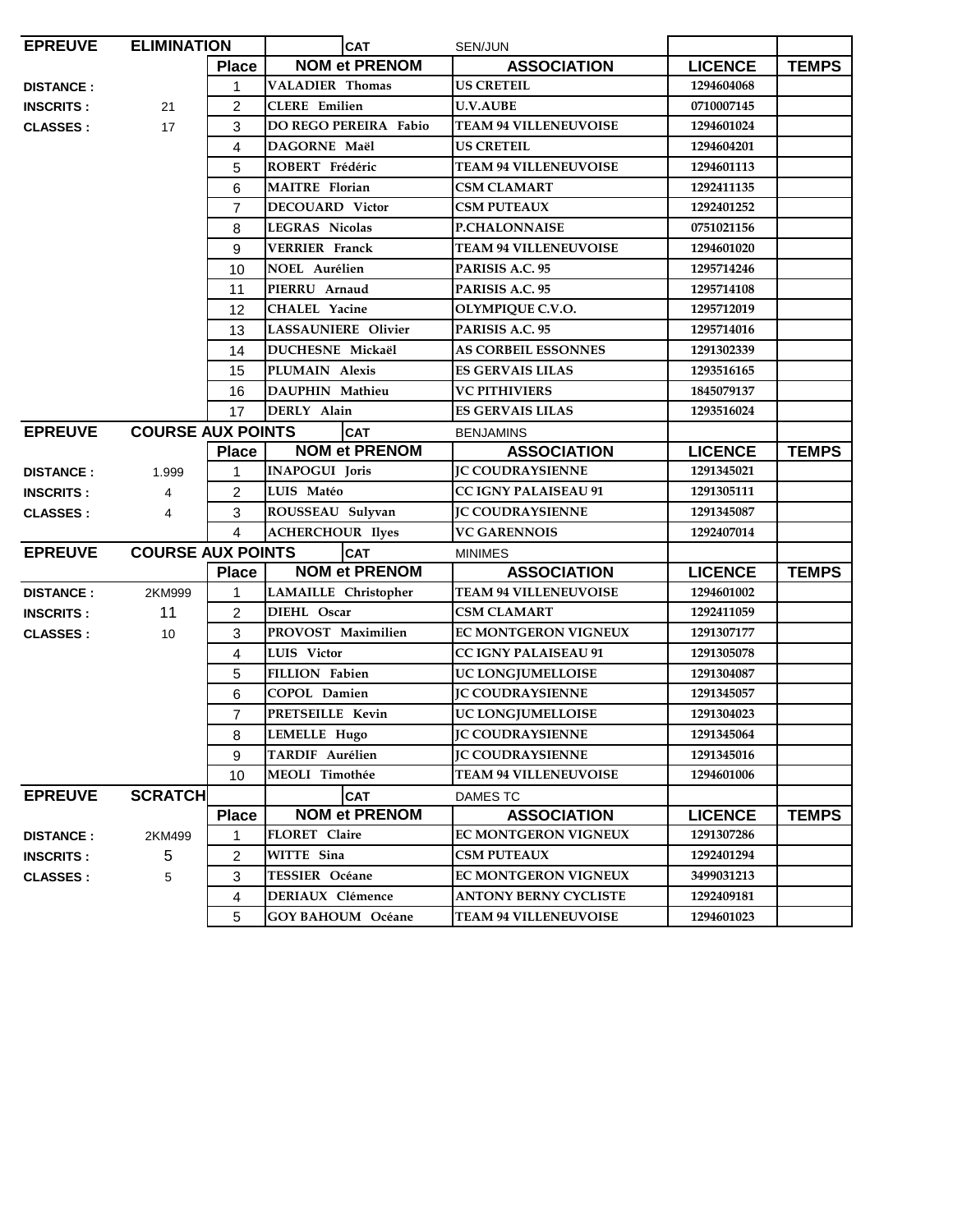| <b>EPREUVE</b>    | <b>SPRINT AUX POINTS</b> |                | <b>CAT</b>                   | SEN/JUN                      |                |              |
|-------------------|--------------------------|----------------|------------------------------|------------------------------|----------------|--------------|
|                   |                          | <b>Place</b>   | <b>NOM et PRENOM</b>         | <b>ASSOCIATION</b>           | <b>LICENCE</b> | <b>TEMPS</b> |
| <b>DISTANCE:</b>  | 3KM999                   | $\mathbf{1}$   | <b>DO REGO PEREIRA Fabio</b> | <b>TEAM 94 VILLENEUVOISE</b> | 1294601024     |              |
| <b>INSCRITS :</b> | 18                       | 2              | <b>CLERE</b> Emilien         | <b>U.V.AUBE</b>              | 0710007145     |              |
| <b>CLASSES:</b>   | 18                       | 3              | DAGORNE Maël                 | <b>US CRETEIL</b>            | 1294604201     |              |
|                   |                          | 4              | <b>VALADIER Thomas</b>       | <b>US CRETEIL</b>            | 1294604068     |              |
|                   |                          | 5              | <b>NOEL Aurélien</b>         | PARISIS A.C. 95              | 1295714246     |              |
|                   |                          | 6              | PLUMAIN Alexis               | <b>ES GERVAIS LILAS</b>      | 1293516165     |              |
|                   |                          | $\overline{7}$ | <b>LASSAUNIERE Olivier</b>   | PARISIS A.C. 95              | 1295714016     |              |
|                   |                          | 8              | <b>VALADE Hugo</b>           | <b>TEAM 94 VILLENEUVOISE</b> | 1294601140     |              |
|                   |                          | 9              | <b>CHALEL Yacine</b>         | OLYMPIQUE C.V.O.             | 1295712019     |              |
|                   |                          | 10             | DUCHESNE Mickaël             | <b>AS CORBEIL ESSONNES</b>   | 1291302339     |              |
|                   |                          | 11             | <b>LEGRAS Nicolas</b>        | <b>P.CHALONNAISE</b>         | 0751021156     |              |
|                   |                          | 12             | <b>VERRIER</b> Franck        | <b>TEAM 94 VILLENEUVOISE</b> | 1294601020     |              |
|                   |                          | 13             | <b>MAITRE</b> Florian        | <b>CSM CLAMART</b>           | 1292411135     |              |
|                   |                          | 14             | PIERRU Arnaud                | PARISIS A.C. 95              | 1295714108     |              |
|                   |                          | 15             | DAUPHIN Mathieu              | <b>VC PITHIVIERS</b>         | 1845079137     |              |
|                   |                          | 16             | ROBERT Frédéric              | <b>TEAM 94 VILLENEUVOISE</b> | 1294601113     |              |
|                   |                          | 17             | DERLY Alain                  | <b>ES GERVAIS LILAS</b>      | 1293516024     |              |
|                   |                          | 18             | <b>DECOUARD Victor</b>       | <b>CSM PUTEAUX</b>           | 1292401252     |              |
| <b>EPREUVE</b>    | <b>ELIMINATION</b>       |                | <b>CAT</b>                   | <b>MINIMES</b>               |                |              |
|                   |                          | <b>Place</b>   | <b>NOM et PRENOM</b>         | <b>ASSOCIATION</b>           | <b>LICENCE</b> | <b>TEMPS</b> |
| <b>DISTANCE:</b>  |                          | 1              | <b>LAMAILLE</b> Christopher  | <b>TEAM 94 VILLENEUVOISE</b> | 1294601002     |              |
| <b>INSCRITS :</b> | 10                       | $\overline{c}$ | DIEHL Oscar                  | <b>CSM CLAMART</b>           | 1292411059     |              |
| <b>CLASSES:</b>   | 9                        | 3              | LUIS Victor                  | <b>CC IGNY PALAISEAU 91</b>  | 1291305078     |              |
|                   |                          | 4              | PROVOST Maximilien           | EC MONTGERON VIGNEUX         | 1291307177     |              |
|                   |                          | 5              | PRETSEILLE Kevin             | UC LONGJUMELLOISE            | 1291304023     |              |
|                   |                          | 6              | COPOL Damien                 | <b>IC COUDRAYSIENNE</b>      | 1291345057     |              |
|                   |                          | $\overline{7}$ | LEMELLE Hugo                 | <b>IC COUDRAYSIENNE</b>      | 1291345064     |              |
|                   |                          | 8              | <b>FILLION Fabien</b>        | UC LONGJUMELLOISE            | 1291304087     |              |
|                   |                          | 9              | <b>MEOLI</b> Timothée        | <b>TEAM 94 VILLENEUVOISE</b> | 1294601006     |              |
| <b>EPREUVE</b>    | <b>COURSE AUX POINTS</b> |                | <b>CAT</b>                   | CADETS                       |                |              |
|                   |                          | <b>Place</b>   | <b>NOM et PRENOM</b>         | <b>ASSOCIATION</b>           | <b>LICENCE</b> | <b>TEMPS</b> |
| <b>DISTANCE:</b>  | 4KM666                   | 1              | NICOLAS Théo                 | <b>USM GAGNY</b>             | 1293513184     |              |
| <b>INSCRITS :</b> | 12                       | $\overline{2}$ | VIGIER Sébastien             | <b>CC IGNY PALAISEAU 91</b>  | 1291305098     |              |
| <b>CLASSES :</b>  | 12                       | 3              | <b>DUMAS</b> Jean Baptiste   | <b>ES GERVAIS LILAS</b>      | 1293516035     |              |
|                   |                          | 4              | <b>HATTIER Bruno</b>         | PARIS CYCLISTE OLYMPIQUE     | 1275016168     |              |
|                   |                          | 5              | <b>GAUTIER Trystan</b>       | <b>TEAM 94 VILLENEUVOISE</b> | 1294601137     |              |
|                   |                          | 6              | YANGO Alan                   | <b>TEAM 94 VILLENEUVOISE</b> | 1294601138     |              |
|                   |                          | $\overline{7}$ | RABILLON Julien              | <b>V.C.ETAMPES</b>           | 1291311120     |              |
|                   |                          | 8              | PECHEUX Guillaume            | <b>TEAM 94 VILLENEUVOISE</b> | 1294601150     |              |
|                   |                          | 9              | <b>KUNTZ</b> Victor          | PARIS CYCLISTE OLYMPIQUE     | 1275016157     |              |
|                   |                          | 10             | <b>SEVES</b> Florian         | <b>VC GARENNOIS</b>          | 1292407009     |              |
|                   |                          | 11             | FREBY Thibault               | CSM CLAMART                  | 1292411292     |              |
|                   |                          | 12             | <b>MEXMES</b> Yannis         | PARIS CYCLISTE OLYMPIQUE     | 1275016005     |              |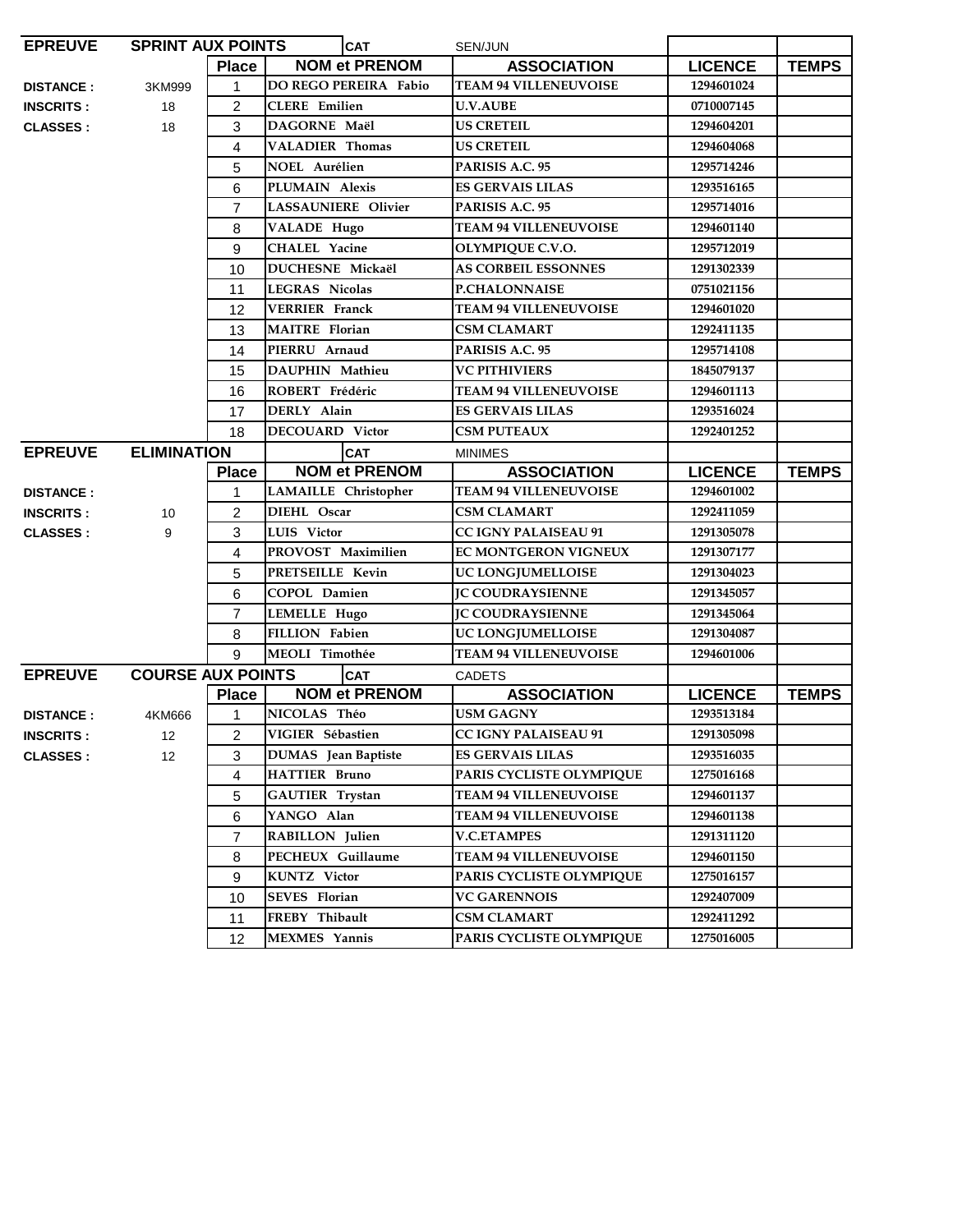| <b>EPREUVE</b><br><b>TOUR LANCE</b> |                   | <b>CAT</b><br>SEN/JUN |                              |                                        |                |              |
|-------------------------------------|-------------------|-----------------------|------------------------------|----------------------------------------|----------------|--------------|
|                                     |                   | <b>Place</b>          | <b>NOM et PRENOM</b>         | <b>ASSOCIATION</b>                     | <b>LICENCE</b> | <b>TEMPS</b> |
| <b>DISTANCE:</b>                    | 0.166666          | 1                     | <b>VALADIER Thomas</b>       | <b>US CRETEIL</b>                      | 1294604068     | 9.768        |
| <b>INSCRITS:</b>                    | 21                | $\overline{c}$        | <b>DAGORNE Maël</b>          | <b>US CRETEIL</b>                      | 1294604201     | 9.791        |
| <b>CLASSES:</b>                     | 17                | 3                     | <b>VERRIER Franck</b>        | <b>TEAM 94 VILLENEUVOISE</b>           | 1294601020     | 10.090       |
|                                     |                   | 4                     | <b>DO REGO PEREIRA Fabio</b> | <b>TEAM 94 VILLENEUVOISE</b>           | 1294601024     | 10.118       |
|                                     |                   | 5                     | <b>CLERE</b> Emilien         | <b>U.V.AUBE</b>                        | 0710007145     | 10.152       |
|                                     |                   | 6                     | <b>LEGRAS Nicolas</b>        | <b>P.CHALONNAISE</b>                   | 0751021156     | 10.240       |
|                                     |                   | $\overline{7}$        | DAUPHIN Mathieu              | <b>VC PITHIVIERS</b>                   | 1845079137     | 10.410       |
|                                     |                   | 8                     | <b>MAITRE</b> Florian        | CSM CLAMART                            | 1292411135     | 10.403       |
|                                     |                   | 9                     | <b>DECOUARD Victor</b>       | <b>CSM PUTEAUX</b>                     | 1292401252     | 10.820       |
|                                     |                   | 10                    | <b>VALADE Hugo</b>           | <b>TEAM 94 VILLENEUVOISE</b>           | 1294601140     | 10.849       |
|                                     |                   | 11                    | <b>NOEL Aurélien</b>         | PARISIS A.C. 95                        | 1295714246     | 10.910       |
|                                     |                   | 12                    | <b>LASSAUNIERE Olivier</b>   | PARISIS A.C. 95                        | 1295714016     | 11.029       |
|                                     |                   | 13                    | PLUMAIN Alexis               | ES GERVAIS LILAS                       | 1293516165     | 11.046       |
|                                     |                   | 14                    | DERLY Alain                  | <b>ES GERVAIS LILAS</b>                | 1293516024     | 11.068       |
|                                     |                   | 15                    | PIERRU Arnaud                | PARISIS A.C. 95                        | 1295714108     | 11.123       |
|                                     |                   | 16                    | <b>CHALEL Yacine</b>         | OLYMPIQUE C.V.O.                       | 1295712019     | 11.133       |
|                                     |                   | 17                    | ROBERT Frédéric              | <b>TEAM 94 VILLENEUVOISE</b>           | 1294601113     | 11.143       |
| <b>EPREUVE</b>                      | <b>AMERICAINE</b> |                       | <b>CAT</b>                   |                                        |                |              |
|                                     |                   | <b>Place</b>          | <b>NOM et PRENOM</b>         | <b>CADETS</b><br><b>ASSOCIATION</b>    | <b>LICENCE</b> | <b>TEMPS</b> |
| <b>DISTANCE:</b>                    | 6KM666            | 1                     | DUMAS Jean Baptiste          | <b>ES GERVAIS LILAS</b>                | 1293516035     | 8.57.00      |
| <b>INSCRITS:</b>                    | 10                |                       | VIGIER Sébastien             | <b>CC IGNY PALAISEAU 91</b>            | 1291305098     |              |
| <b>CLASSES:</b>                     | 10                | $\overline{2}$        | <b>GAUTIER Trystan</b>       | <b>TEAM 94 VILLENEUVOISE</b>           | 1294601137     |              |
|                                     |                   |                       | PECHEUX Guillaume            | <b>TEAM 94 VILLENEUVOISE</b>           | 1294601150     |              |
|                                     |                   | 3                     | <b>MEXMES</b> Yannis         | PARIS CYCLISTE OLYMPIQUE               | 1275016005     |              |
|                                     |                   |                       | <b>HATTIER Bruno</b>         | PARIS CYCLISTE OLYMPIQUE               | 1275016168     |              |
|                                     |                   | 4                     | <b>SEVES</b> Florian         | <b>VC GARENNOIS</b>                    | 1292407009     |              |
|                                     |                   |                       | FREBY Thibault               | <b>CSM CLAMART</b>                     | 1292411292     |              |
|                                     |                   | 5                     | <b>KUNTZ</b> Victor          | PARIS CYCLISTE OLYMPIQUE               | 1275016157     |              |
|                                     |                   |                       | RABILLON Julien              | <b>V.C.ETAMPES</b>                     | 1291311120     |              |
| <b>EPREUVE</b>                      | <b>OMNIUM</b>     |                       | <b>CAT</b>                   |                                        |                |              |
|                                     |                   |                       | <b>NOM et PRENOM</b>         | <b>BENJAMINS</b><br><b>ASSOCIATION</b> | <b>LICENCE</b> | <b>TEMPS</b> |
|                                     |                   | <b>Place</b>          | <b>INAPOGUI Joris</b>        | <b>JC COUDRAYSIENNE</b>                | 1291345021     | 2PTS         |
| <b>DISTANCE:</b>                    |                   | 1<br>$\overline{2}$   | LUIS Matéo                   | <b>CC IGNY PALAISEAU 91</b>            | 1291305111     | 5PTS         |
| <b>INSCRITS:</b>                    | 4                 |                       |                              |                                        |                |              |
| <b>CLASSES</b> :                    | 4                 | 3                     | ROUSSEAU Sulyvan             | <b>JC COUDRAYSIENNE</b>                | 1291345087     | 5PTS         |
|                                     |                   | 4                     | <b>ACHERCHOUR Ilyes</b>      | <b>VC GARENNOIS</b>                    | 1292407014     | 8PTS         |
| <b>EPREUVE</b>                      | <b>OMNIUM</b>     |                       | <b>CAT</b>                   | <b>MINIMES</b>                         |                |              |
|                                     |                   | <b>Place</b>          | <b>NOM et PRENOM</b>         | <b>ASSOCIATION</b>                     | <b>LICENCE</b> | <b>TEMPS</b> |
| <b>DISTANCE:</b>                    |                   | 1                     | LAMAILLE Christopher         | <b>TEAM 94 VILLENEUVOISE</b>           | 1294601002     | 3PTS         |
| <b>INSCRITS:</b>                    | 11                | 2                     | LUIS Victor                  | <b>CC IGNY PALAISEAU 91</b>            | 1291305078     | 4PTS         |
| <b>CLASSES:</b>                     | 9                 | 3                     | DIEHL Oscar                  | <b>CSM CLAMART</b>                     | 1292411059     | 6PTS         |
|                                     |                   | 4                     | PRETSEILLE Kevin             | UC LONGJUMELLOISE                      | 1291304023     | 8PTS         |
|                                     |                   | 5                     | PROVOST Maximilien           | EC MONTGERON VIGNEUX                   | 1291307177     | 9PTS         |
|                                     |                   | 6                     | COPOL Damien                 | <b>JC COUDRAYSIENNE</b>                | 1291345057     | 13PTS        |
|                                     |                   | 7                     | MEOLI Timothée               | <b>TEAM 94 VILLENEUVOISE</b>           | 1294601006     | 15PTS        |
|                                     |                   | 8                     | <b>LEMELLE Hugo</b>          | <b>JC COUDRAYSIENNE</b>                | 1291345064     | 15PTS        |
|                                     |                   | 9                     | FILLION Fabien               | UC LONGJUMELLOISE                      | 1291304087     | 17PTS        |